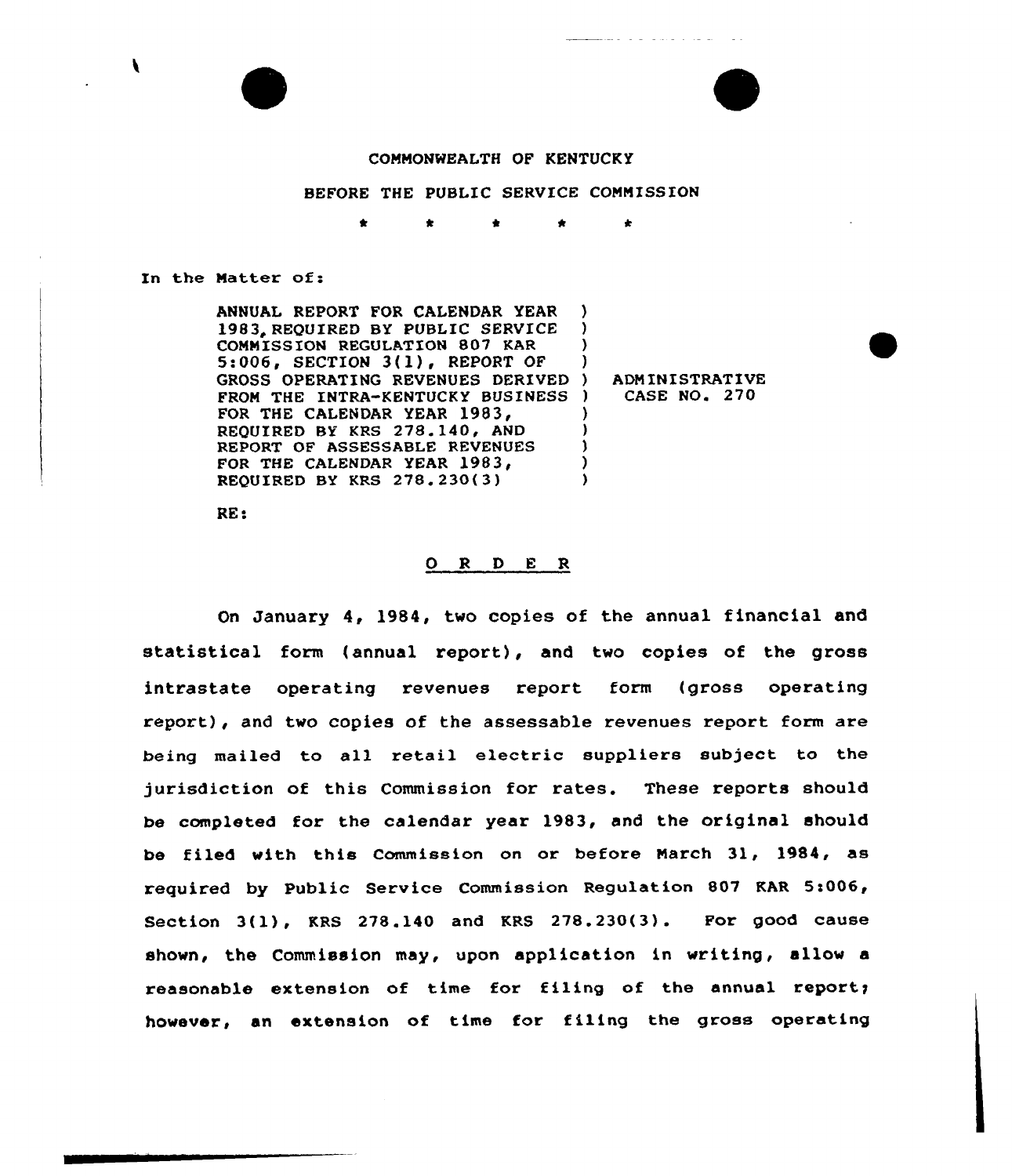

The commission, being sufficiently advised, finds thatt

l. The prompt and timely filing of the annual report, the gross operating report and the assessable revenues report is essential to the operation of the Commission and reasonably required in the exercise of its statutory powers.

IT IS THEREFORE ORDERED that the above-named utility shall file with this Commission its annual report, its gross operating report, and its assessable revenues report for the calendar year 1983 on or before March 31, 1984.

IT IS FURTHER ORDERED that any utility failing to comply with this Order shall be subject to KRS 278.990 (a copy of which is attached hereto}, including the imposition of penalties provided therein.

> Done at Frankfort, Kentucky, this 4th day of January, 1984. PUBLIC SERVICE CONNISSION

 $\frac{1}{\text{Maximum}}$  $L$   $\rightarrow$ 

Vice Chairman

Comm i

hTTEST.

Secretary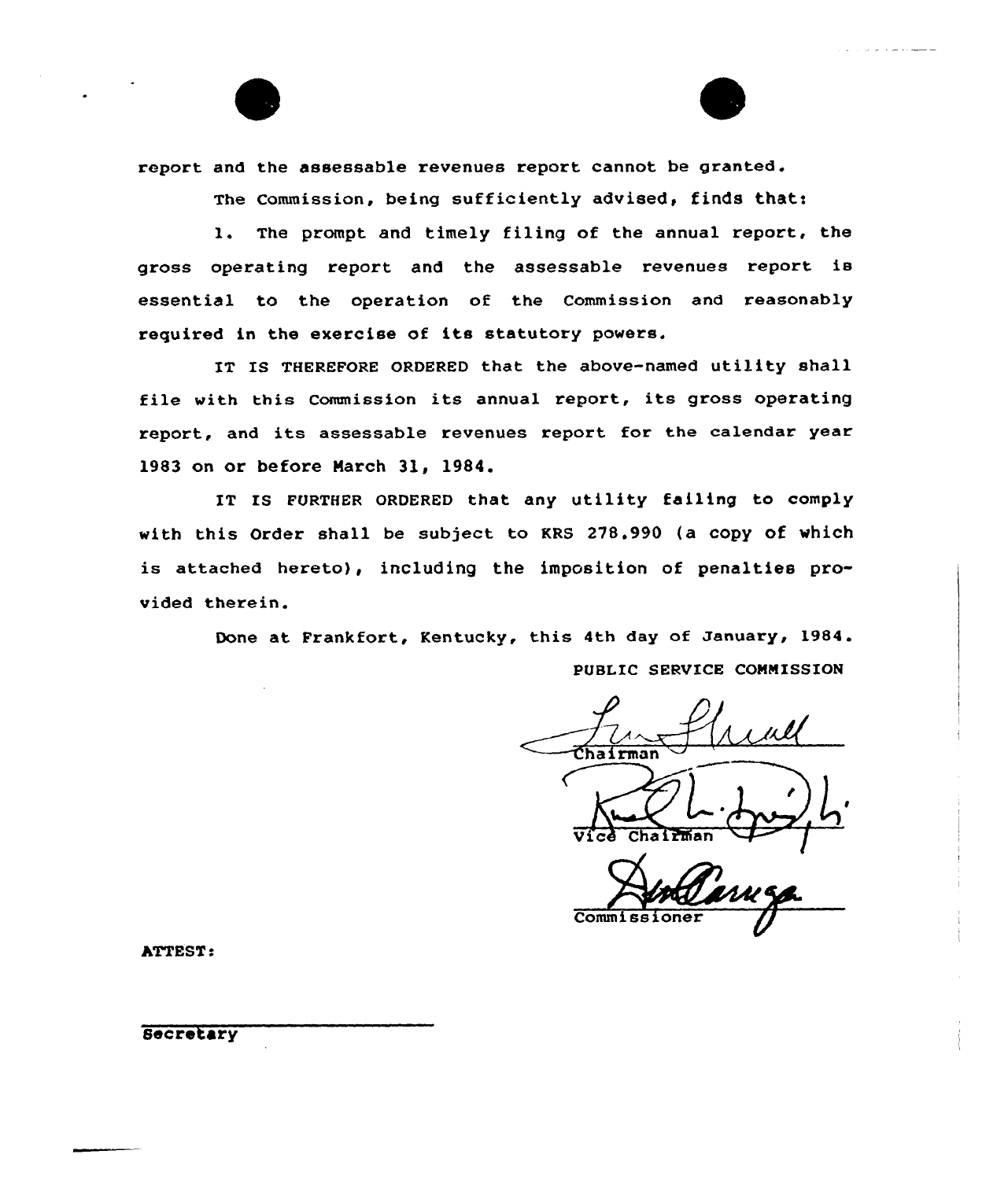## **PENALTIES**

### 272.990 Penahier

(1) Any officer, agent or employe of a utility, as defined in KRS 278.010, and any other person who will-<br>fully violates any of the provisions of KRS 278.010 to 278.450, or who procures, aids or abets any violation of those provisions by any such utility, shall be fined not more than one thousand dollars (\$1,000) or imprisoned for not more than six (6) months, or both. If any such utility that is a private corporation violates any of the provisions of KRS 278.010 to 278.450, or does any act therein prohibited, or fails to perform any duty imposed upon it under those sections for which no penalty has been provided by law, or fails to obey any lawful requirement or order of the commission having jurisdiction, the utility shall for each offense forfeit and pay to the state treasurer, to be credited to the general fund, a sum not less than twenty-five dollars (\$25.00) por more than one thousand dollars (\$1,000). Each act, omission or failure by an officer, agent or other person acting for or employed by a utility and acting within the scope of his employment shall be deemed to be the act, omission or failure of the utility.

(2) Actions to recover the principal amount due and penalties under KRS 278.010 to 278.450 and this subsection shall be brought in the name of the Commonwealth in the Franklin Circuit Court. Whenever any utility is subject to a penalty under KRS 278.010 to 278.450 or this subsection, the commission having jurisdiction shall certify the facts to its counsel, who shall bring an action for recovery of the principal amount due and the penalty. The commission may compromise and dismiss the action on terms approved by the court. The principal amount due shall be paid into the state treasury and credited to the account of the commission, and all penalties recovered in such actions shall be paid into the state treasury and credited to the general fund.

(3) Any utility that fails to pay an assessment as provided for by KRS 278.130 to 278.150 shall forfeit and pay to the state one thousand dollars (\$1,000), and twentv-five dollars (\$25.00) for each day it fails to pay the assessment, and shall not be released thereby from its liability for the assessment.

(4) Any utility that issues any securities or evidences of indebtedness, or assumes any obligation or liability in respect to the securities or evidences of indebtedness of any other person, or makes any sale or other disposition of securities or evidences of indebtedness, or the proceeds thereof, for purposes other than the purposes specified in the order of the commission made with respect thereto under KRS 278.300, shall be fined not more than ten thousand dollars (\$10,000).

(5) Any utility that violates any of the provisions of KRS 278.460 shall be fined not less than one hundred dollars (\$100) for each offense.

(6) Any company that willfully fails to receive, transport and deliver oil or gas as required by KRS 278.490 shall, in addition to being liable in damages to the injured person, be fined not less than one hundred dollars (\$100) nor more than five hundred dollars (\$500), and each day of willful failure shall constitute a separate offense.

(7) Any telephone company that refuses to make a connection with the exchange or lines of another company for a period of thirty (30) days after being ordered to do so by the utility commission under subsection (2) of KRS 278.530 shall be fined not less than one thousand dollars (\$1,000) nor more than five thousand dollars (\$5,000), to be recovered by indictment in the Franklin Circuit Court or in the circuit court of the county where the company requesting the connection resides or has its chief office in this state. If the company desiring the connection proceeds to make the connection, as permitted by subsection (2) of KRS 278.530, and the company so connected with refuses to receive and transmit the toll messages offered to it by the company making the connection, or refuses to deliver messages from its own lines or exchanges to the lines or exchanges of the company making the connection, the company so refusing shall be fined one hundred dollars (\$100) for each day it refuses, to be recovered by indictment in the courts mentioned in the first sentence of this subsection: if it continues so to refuse for a period of six (6) months it shall forfeit its right to do business in this state, and any of its officers, agents or employes who does or attempts to do any business in this state for it after the expiration of the six (6) months' period shall be fined fifty dollars (\$50.00) for each day he does or attempts to do such business.

(8) Any company that violates any of the provisions of KRS 278.520 or 278.530 for which there is no other penalty provided shall be fined five hundred dollars (\$500) for each offense, and each day of such violation shall constitute a separate offense.

HISTORY: 1978 H 547, § 54, eff. 4-1-79<br>1974 H 393, § 47; KS 786, 842b-2, 2223-2, 3766b-1e, 3952-24, 3952-59, 3952-61, 46797-2, 46791-4

#### **CROSS REFERENCES**

Jurisdiction of energy regulatory commission; application of other laws, 279.210